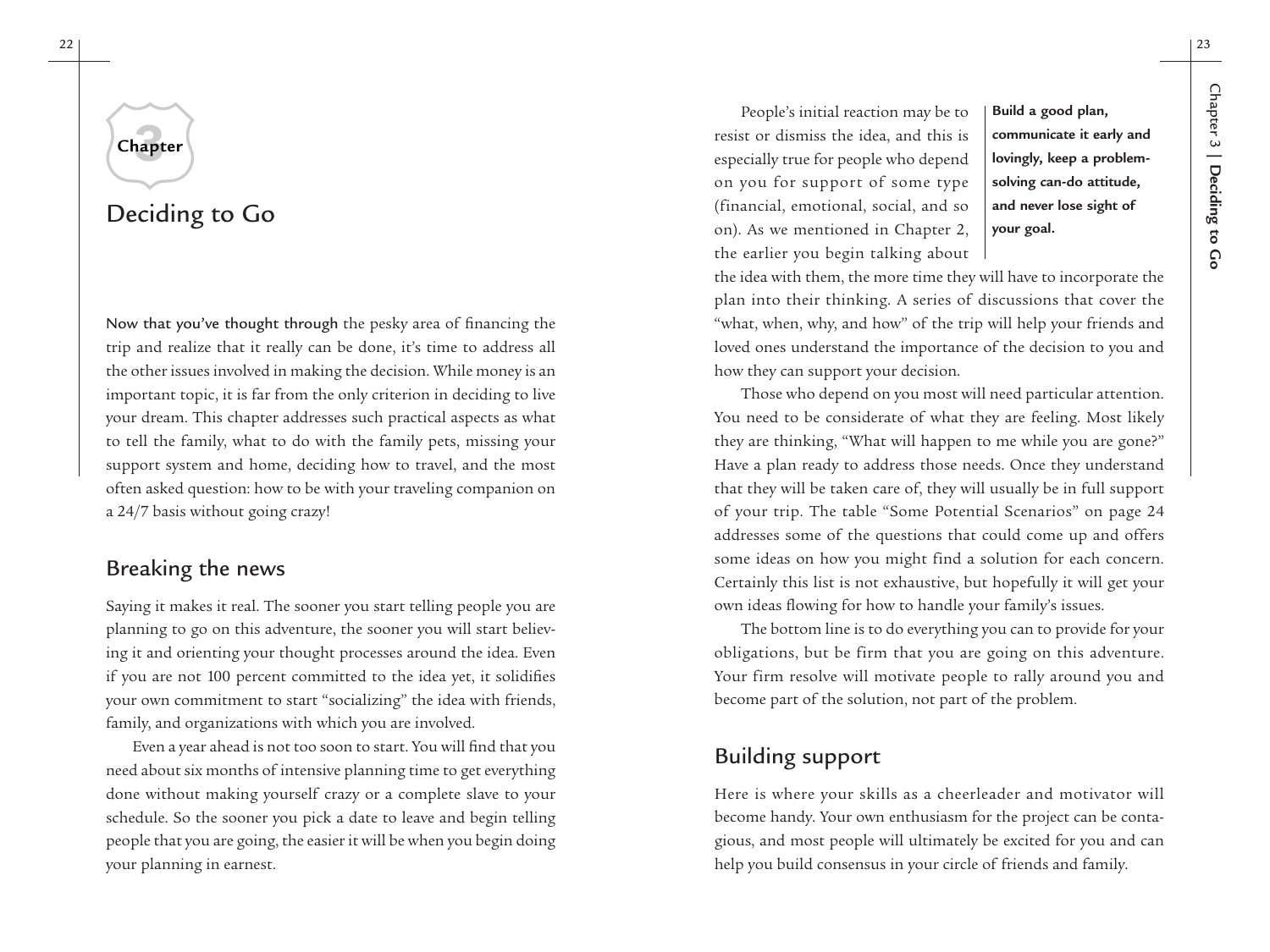#### **Some Potential Scenarios**

**Area to be addressed Potential solution**

| You pay the bills for<br>your elderly father                                                                    | Put most of them on a bill-payment plan from his bank,<br>the utility companies, etc. Have a friend or family<br>member pay miscellaneous ones each month when<br>visiting.                                                                                                                                                                                                |
|-----------------------------------------------------------------------------------------------------------------|----------------------------------------------------------------------------------------------------------------------------------------------------------------------------------------------------------------------------------------------------------------------------------------------------------------------------------------------------------------------------|
| Your disabled sister<br>depends on you to<br>mow her yard and<br>grocery shop for her                           | If there isn't a family member who can take over these<br>duties while you are gone, hire someone to do the work<br>and include the cost in your budget.                                                                                                                                                                                                                   |
| You visit shut-ins at<br>a local nursing home<br>who have come to<br>look forward to<br>your visits             | Find a friend or recruit someone from your church to<br>start going with you and integrate them into the facility<br>before you leave on your trip. Get the folks excited about<br>your trip and offer to send e-mail or postcards of what<br>you are doing. They will love that idea.                                                                                     |
| You have a three-year<br>commitment to your<br>community's planning<br>commission, home-<br>owner's board, etc. | Turn in your resignation early so that they have time to<br>replace you and you can help orient the newcomer. This<br>happens all the time. Don't let your guilt become a<br>deterrent to your trip!                                                                                                                                                                       |
| Your mother depends<br>on you to manage her<br>medications, get her<br>to the doctor, etc.                      | Again, this is one of the areas where you can ask<br>someone in the family, her circle of friends, her church,<br>and so on, to fill this void while you are gone.                                                                                                                                                                                                         |
| You baby-sit your<br>granddaughter two<br>days a week                                                           | If your son/daughter can't make other arrangements on<br>their own for new childcare (the best option), then you<br>may have to offer to find and pay for the care while you<br>are gone. This is another item to include in your budget.                                                                                                                                  |
| Your brother worries<br>that you won't keep<br>providing that extra<br>income he counts on<br>each month        | Assure him (if it is true!) that you will continue to take<br>care of that, and then set it up on an automatic payment<br>directly to him or to his checking account.                                                                                                                                                                                                      |
| Your business partner<br>is concerned about<br>what will happen to<br>your clients while you<br>are gone        | It will take some negotiation to plan for not only the<br>workload but also the split of profits, payment of<br>expenses, and so on. A weekly conference call could help<br>keep an even keel, or completely turning the business<br>over to her for a year may work. Don't overcommit to<br>your involvement or neither of you will end up happy<br>with the arrangement. |

When we first told people we were thinking about doing this, no one believed us, especially the kids. "Parents don't just run away for a year!" they exclaimed. I'm sure they thought we would "get over" this crazy idea and life would go back to normal. But as time grew closer and we began involving them in the planning by asking their opinions and assigning them duties while we were gone, they soon realized that we were actually going to do this. They became very supportive, even though they initially felt that their support system would be diminished. Other than not being available to take the kids off their hands for an afternoon or evening with Grandma and Grandpa, they actually saw new benefits to the time away. The postcards arrived pretty regularly, their phone was always handy to give our cell phone a call, our website showed them fun pictures of what we were up to, and the learning opportunity on geography was undeniable.

We were fortunate to have not only family but also friends who could and would help us to make this a reality. We made them all part of the process of getting ready to go and part of the trip while we were gone. Finding ways to include them, get them excited, and bring new experiences into their lives all ended up being positive developments that couldn't have been predicted ahead of time.

Here are some ideas for ways to include people in your planning and your trip:

- Make an adult child responsible for your mail. Forward everything to them, have them review it all, throw away the junk, pay any miscellaneous bills, and occasionally forward anything important to you. Remember that they can call you on your cell phone with any questions.
- Add one person to your checking account to take care of unexpected issues and to do any banking business. This could also be important if something were to happen to you on the trip.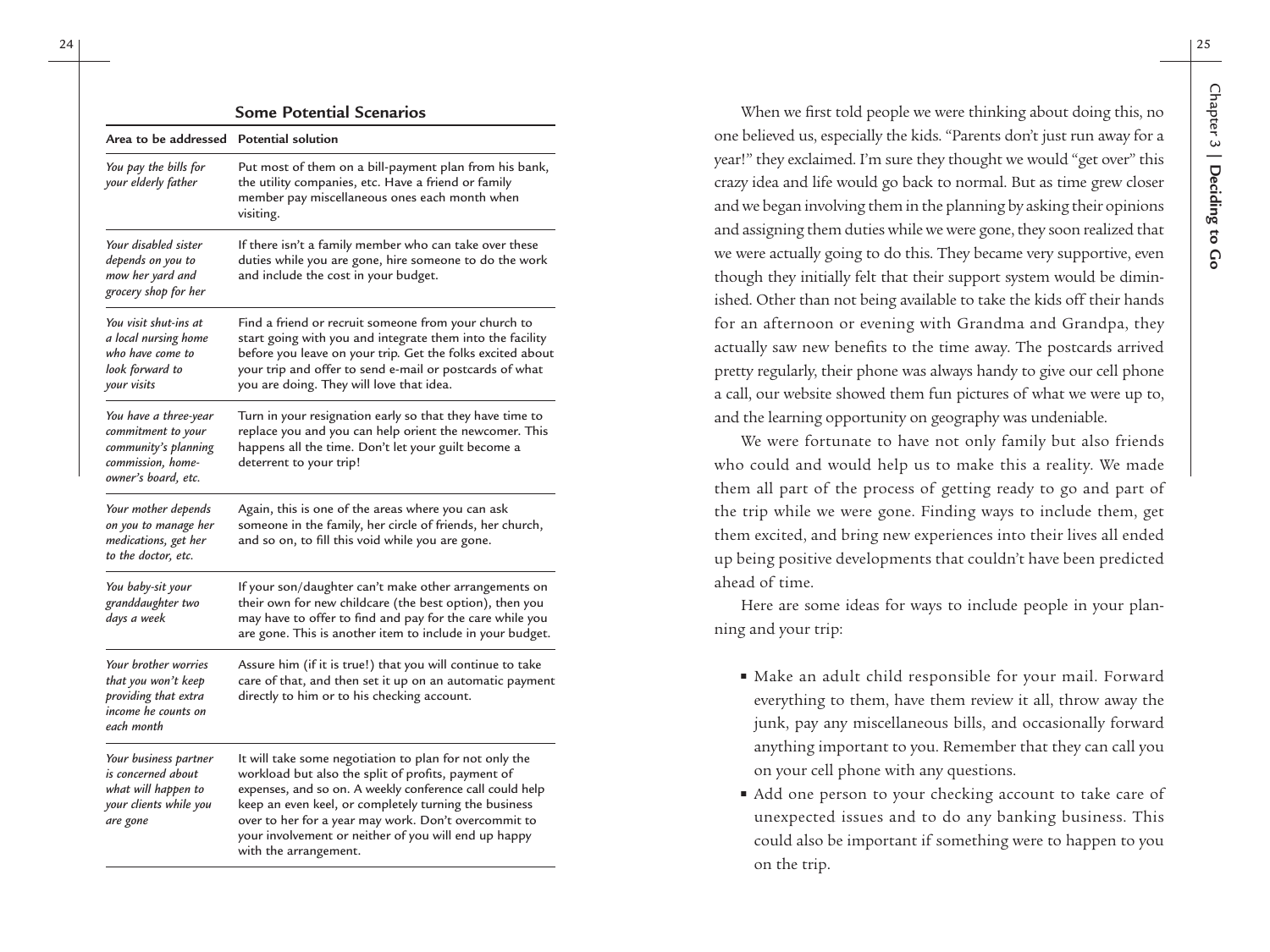- Enlist a "techie" friend to help you build a website, learn e-mail, or consider the options for GPS systems.
- Secure e-mail addresses from everyone you talk to and build a list so that you can send out mass e-mails to keep them up with what's going on while you are on the road.
- Ask someone with some spare space to be your "warehouse" while you travel so that you can ship treasures and out-ofseason clothes to them along the way.
- Have someone be responsible for getting the local news and gossip to you each month—via e-mail, of course!
- If you do something involving children (i.e., volunteer at school, teach Sunday school, serve as a camp counselor, etc.) or have a teacher friend, set up part of your website for them to follow your adventure. Post geography questions, pictures, and other information that is appropriate to their age and to the area you are currently traveling through.
- Ask a marketing friend and/or a realtor to help you learn how to market and care for your home while you are gone.

The more committed you become to your trip, the more enthusiasm will build around you. We guarantee that your positive attitude will go a long way toward encouraging others to support you. Build a good plan, communicate it early and lovingly, keep a problem-solving can-do attitude, and never lose sight of your goal. You too will soon be on your way to your trip of a lifetime.

## What about the pets?

We had pets in our lives when the kids were growing up. We have now chosen to consider each other our only pets! But for many folks this is a major consideration. We can tell you what we observed along the way.

Many people travel successfully with their pets, and there is no reason that you can't take most dogs or cats with you. They seem to enjoy it as much as the adults do. Most RV parks and even many motels have "walking areas" for your friends. We also saw many kenneling opportunities at large attractions, so you don't have to leave those companions in the car.

If you believe that taking your pets is not a good idea, for whatever reason, there are other solutions. The obvious one is to loan them to a loving family that either has pets or would like a "trial run" with yours. If your pet is a snake or some other exotic, this may be more difficult.

Another thought is to include the pet as part of the lease on your residence. This could either limit your potential caretakers or be seen as a bonus. We worked this strategy in reverse when we came home during the holidays. Since we had no home to come "home" to, we circulated an e-mail among our friends a month or so ahead of our arrival and offered to pet-sit for someone going on a trip during the holidays in exchange for a bed. Sure enough, friends of friends thought this was a terrific idea no need to board the dog and someone reliable to watch over the house!

# Children, grandchildren, and other support systems

This is just a short plea for sanity. The most common refrain we heard—and still hear—was, "I could never leave my grandchildren that long! How did you do it?" We also heard it in relation to children, dogs, neighbors, and parents, but most often it was about those darling little humans that grow way too fast.

We too love our grandchildren to death. We now have eight, and we see some portion of them almost every week. We wouldn't miss their growing up for anything and continue to arrange our

The Plan **The Plan**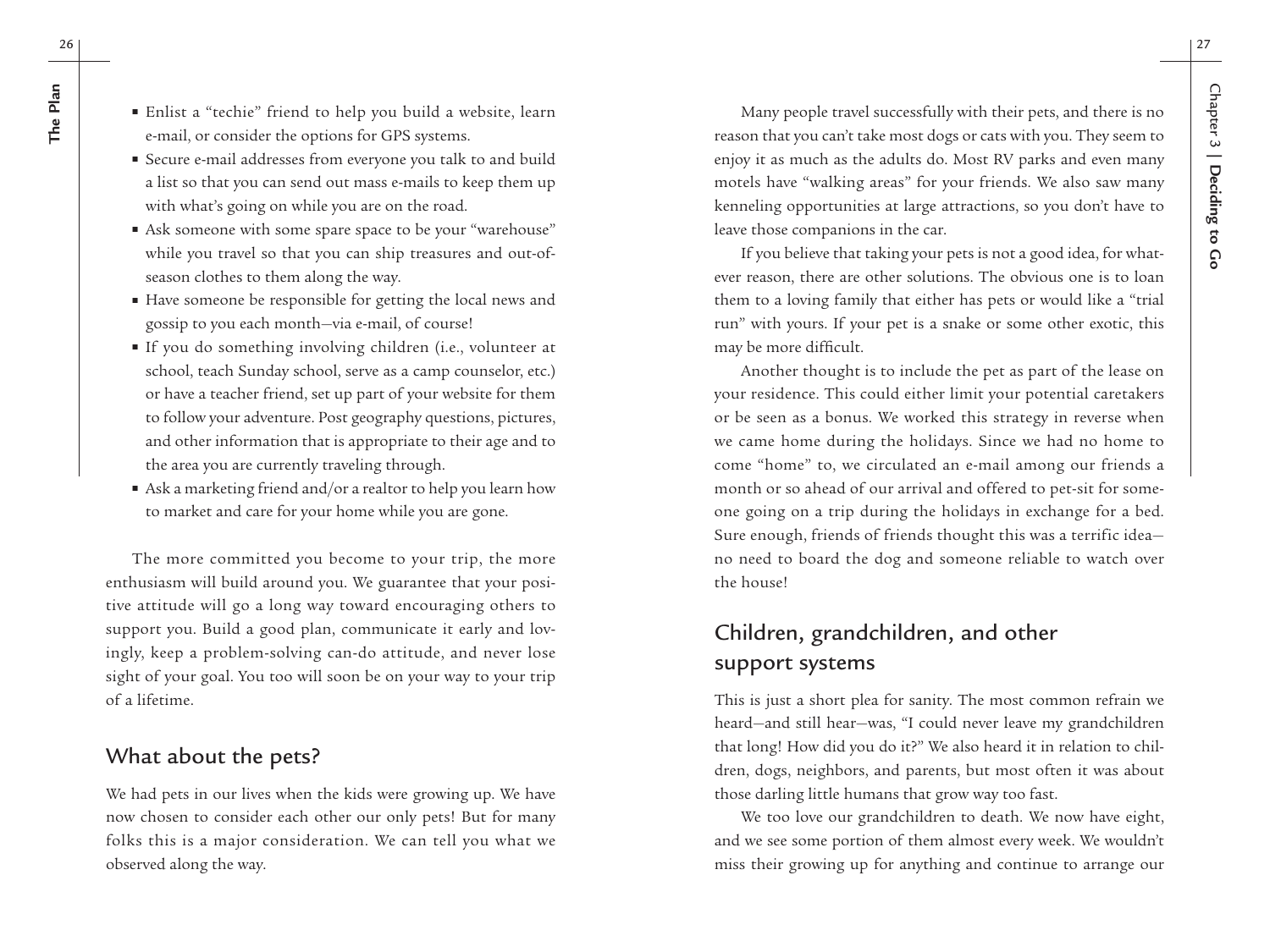lives to live close to them. But we also know that life is short, and we never know when our time here will be over. We were good parents. We prepared our children well for life. We did our jobs and more. We willingly and gleefully gave of our time and our talents and continue to do so. We never took long vacations away from them, and we now take the grandchildren with us from time to time and will do more as they get older and easier.

But at some point in life, don't you just want to scream, "*But what about me?*"

We decided *our* time had come. If we didn't grab it now, we might never get the chance. It was our turn to do something special for ourselves.

If you still don't believe you can do it, think about some of the things your grandchildren would miss:

- That phone call at the top of Bear Tooth Pass, 10,000-plus feet, and that little voice saying, "Hi Grandma, what'cha doing today? I love you," and you telling them about looking down on mountain lakes and glaciers and about the bears in Yellowstone Park—maybe we'll go there together one year.
- Those pictures of Grandpa in silly positions with his hands in Colorado and Utah and his feet in Arizona and New Mexico at Four Corners. "Where is that, Mom?" "Let's look on the map, honey, can it be true?" Another lesson learned.
- That meeting at the airport after six months away and the look on their little faces to finally see you again. Priceless!
- Arranging a little detour in your trip so you can join them on their vacation and they can see how you have been living. A day at the Smithsonian, a day at the park, or even dinner together can be memories they will never forget.
- If you really can't stand the thought of separation and if space allows, how about having them join you, one by one, for part of your trip? What a special time for both of you!

We know how important this factor is for many people, but we really plead with you to consider yourself first for a change. If extensive traveling is indeed of interest to you—or we assume you wouldn't be reading this book!—then take a deep breath, kiss the grandchildren, and plunge ahead with this crazy idea!

## Missing important events

There is *never* the perfect time to take this trip. We missed class reunions, weddings, birthday parties, retirements, births, funerals, and many family get-togethers. These will all happen while you are gone. Life does go on around you. We finally decided that we have been very lucky to live around family and great friends all our lives and that this little "blip" of time wouldn't change that. We thought about all the people who spend their lives moving around or who live far from family, and again we counted our blessings that we would miss only a few events in the scope of things.

We made a conscious decision to do what we could to support those events we were missing and to include those people in our trip and thoughts to the fullest extent possible. We always sent e-cards or postcards to mark events. We sent presents when we would have bought presents at home. E-commerce certainly makes this easy these days. We made phone calls when appropriate. We encouraged people to visit our website, and we often posted greetings or special messages there. We received digital pictures in e-mail so that we could see what we had missed. In other words, we acted just like people who live far away from home.

If there is an event that you just can't miss, consider it as part of the trip experience and include a trip to the location as part of your budget. We knew that we wanted to "take a break" and come home for the holidays, so we included that in our plans. We left the van for a "checkup," hopped an airplane, and spent a wonderful four weeks with our families. Your break might be a class or

The Plan **The Plan**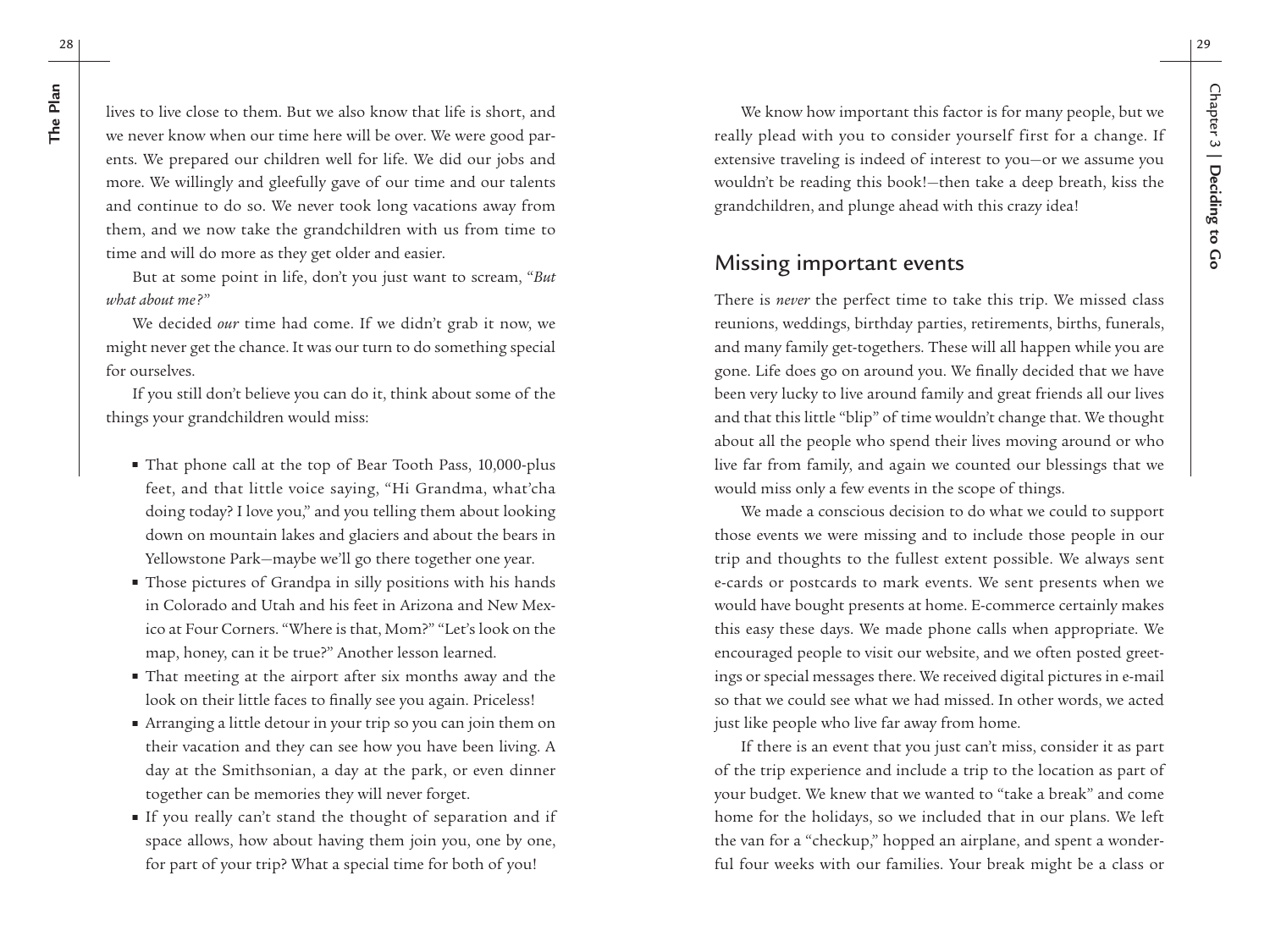The Plan

family reunion along the way or a trip home for the arrival of that new grandchild.

You can simply make the extra effort to stay in touch and to be a part of lives and events. Your trip will be over in the blink of an eye, and although you will undoubtedly miss some significant events, the enrichment that you experience on your trip can never be replaced.

## Choosing your traveling home

There are scads of books that discuss this topic in excruciating detail, so we won't take up space explaining it all again. They cover every type of vehicle, the pros and cons, how to maintain them, how to buy them, where to store them, and everything else you can imagine. Once you've decided to go, we suggest that you buy one of these books to help you make your personal decision on what is right for you. What we will tell you here is how we decided that our Pleasure-Way, 19-foot, Class B van was the perfect vehicle for us.

### **Envision your adventure**

The absolute first thing you have to consider is what your trip will be like.

- Do you want to go fewer places and stay for a while in each?
- Do you want to be on the move most every day?
- Will you explore the back roads of our country or stick mainly to the interstates?
- How much gear do you need for your adventures?
- How many personal items are essential for your comfort?
- What kinds of weather will your route cover? What does that mean for clothing requirements and vehicle comfort?
- Do you want to be able to sleep in your vehicle? How elaborate does it need to be?

Each of these items has an impact on what type of vehicle you decide on. Your "home on the road" decision will impact your flexibility, your comfort, your driving, your ease of setup/teardown, and your finances. You can do a yearlong trip in everything from a large car or SUV to the fanciest motorhome available. Your choice of vehicle all depends on what you want to do and what you are comfortable living in.

If you will be staying in motels every night, have little or no desire to make sandwiches along the way, and can travel with minimal "gear" and a couple of suitcases full of clothes, then a car makes great sense. Your gas mileage will be better and you will have complete flexibility in where you take your vehicle and when you move to your next destination/adventure.

If, on the other hand, your needs for a yearlong trip are more extensive, then the fun begins—because the choices are so broad.

#### **How we decided**

The choice of vehicle was one of the first items we tackled on our long list in order to get ready for the trip. Once we had a general outline of what we wanted our trip to look like (see Chapter 4), we knew that there were a lot of things we wanted to see. We knew that we wanted to spend time in each state, we wanted to do some "camping," we wanted to have a comfortable amount of our "things" around us, and we wanted to stay off the interstates as much as possible. We also knew that neither of us had ever driven anything larger than a station wagon and didn't particularly want to add "big rig" training to our list!

We did Internet research, bought a couple of books, and started going to RV shows—something we'd *never* thought we would see ourselves doing! Because of our parameters, the more we looked, the more we became intrigued with the idea of either a Class C motorhome—generally defined as a "cab-over" design built on a regular truck chassis—or a conversion-van type of rig.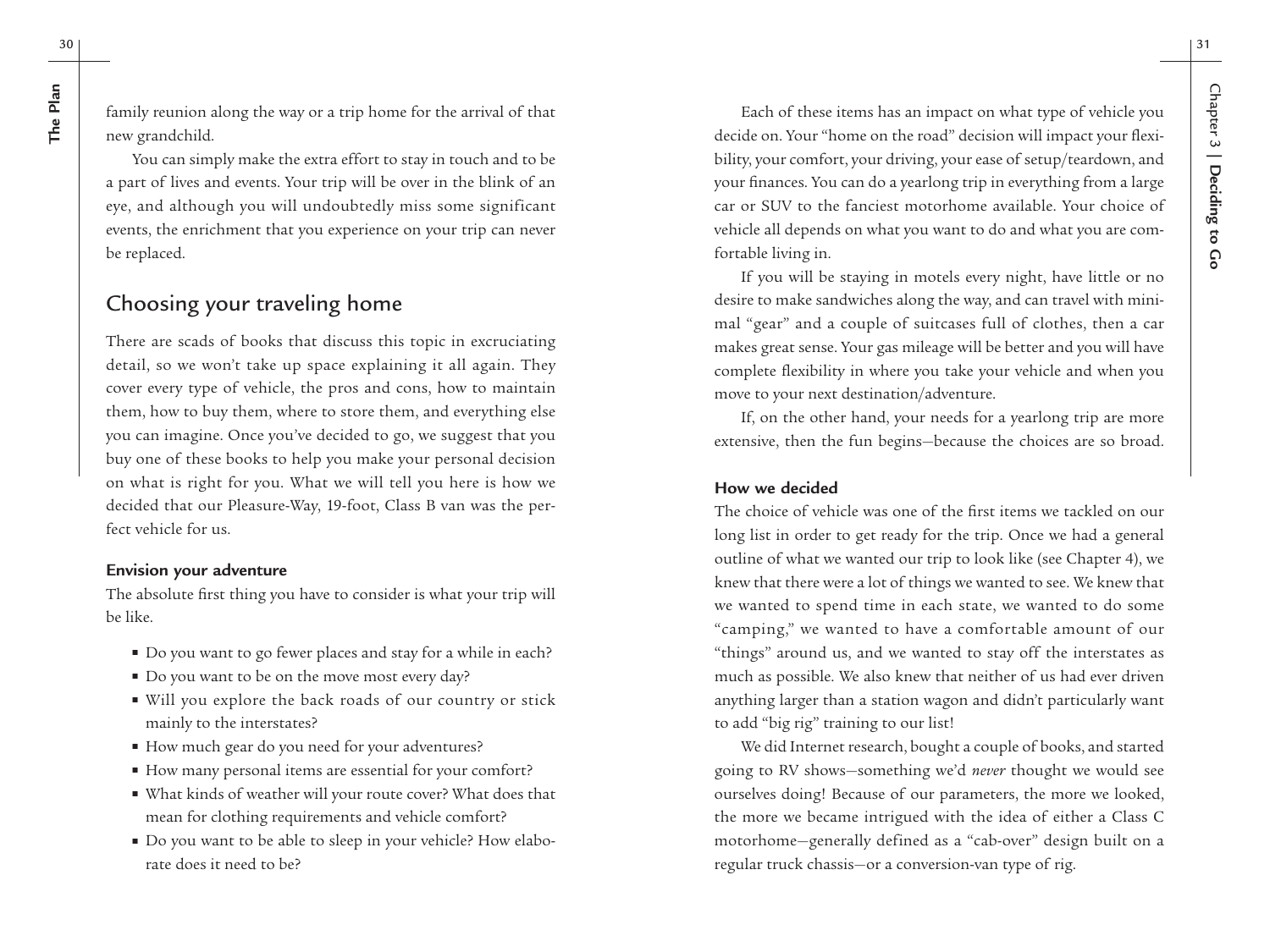Conversion vans are each custom-built inside using a "delivery" van or an automobile van as the starting point. We saw a wide variance in quality and found that the used market was pretty undefined, which would be a concern once we returned and wanted to sell the vehicle. But we were intrigued with the ease of handling, the gas mileage, and the cozy interiors.

We ultimately thought that most of the Class C's were either underpowered for their size (too small of a truck body), top-heavy (high center of gravity)—think of a windstorm in Kansas!—or lacked design appeal (admittedly a personal preference). They do provide decent gas mileage and are generally roomy for their size.

We had eliminated the larger motorhomes early in our search strictly because we didn't want to learn to drive one. And we really didn't want to tow a car behind one, which is almost a requirement. Also, they are not easily maneuverable for exploring back roads, and they offer poor gas mileage. But they can't be beat for overall creature comfort: lots of room, lots of storage, and lots of gadgets—which we just saw as more things to go wrong that we wouldn't know how to fix! If you are doing a trip where you are planning to stay in your traveling home all or most of the time and you are not moving every day, you might want to seriously consider this type of vehicle.

The other choices include a trailer, a camper on the back of a pickup, or a fifth wheel—which is really a motorhome pulled by a truck or pickup. We didn't think we wanted to ride in a pickup for a year, so we nixed those choices early on. We also didn't like not being able to move back and forth between the cab and living area while moving down the road. And the choice of a fifth-wheel or trailer would also have entailed learning to maneuver a towed vehicle.

While we were at one of the RV shows, we spied a cute little unit way in the back. You could hardly see it for all the big rigs on the floor. We found out it was a Class B motorhome. We had not seen the Class B on the Internet, nor were they talked about in the RV books. They were fairly new, and we were told that they had a limited market appeal. But we knew it was for us. They are built on a van chassis, are beautifully finished inside with every**Class B RVs are so cleverly built and so convenient to drive, they are really in a category by themselves.** 

thing you could need, have a standard resale market (dealers, etc.), and get decent gas mileage. They are cozy but very well laid out.

We found there are several large manufacturers of these products. Winnebago makes the Rialta, and Pleasure-Way and RoadTrek (both from Canada) make the ones you will most often see on the road. There are a few smaller players—and maybe new ones we don't know about—but these are the ones we considered seriously. We felt that the Rialta, with its Volkswagen engine, wouldn't provide the horsepower we wanted going over mountain ranges. It has a neat layout and seems more spacious than the others. It is also lower to the ground, which is nice for getting in and out, but we thought that could be a problem for road clearance.

Let us spend a little time telling you about our decisionmaking to buy a Class B, because there is not a lot of information out there on these units, and we think they are a pretty neat choice. We did our serious comparisons between the RoadTrek and Pleasure-Way. Both have substantial dealer networks, both hold their value about equally well, both have well-laid-out interiors and adequate headroom for a six-foot-two-inch husband, and both sell for about the same price. By the way, if you consider one of these, the pricing may initially take your breath away for their size. You can certainly buy any other size RV for less money per square foot than a Class B. But they are so cleverly built and so convenient to drive, they are really in a category by themselves. Also, they hold their value much better than a standard RV. That is at least partly because you can drive them like a regular automobile when not using them for traveling. They have seatbelts for four or more, get good gas mileage (we got

**The Plan**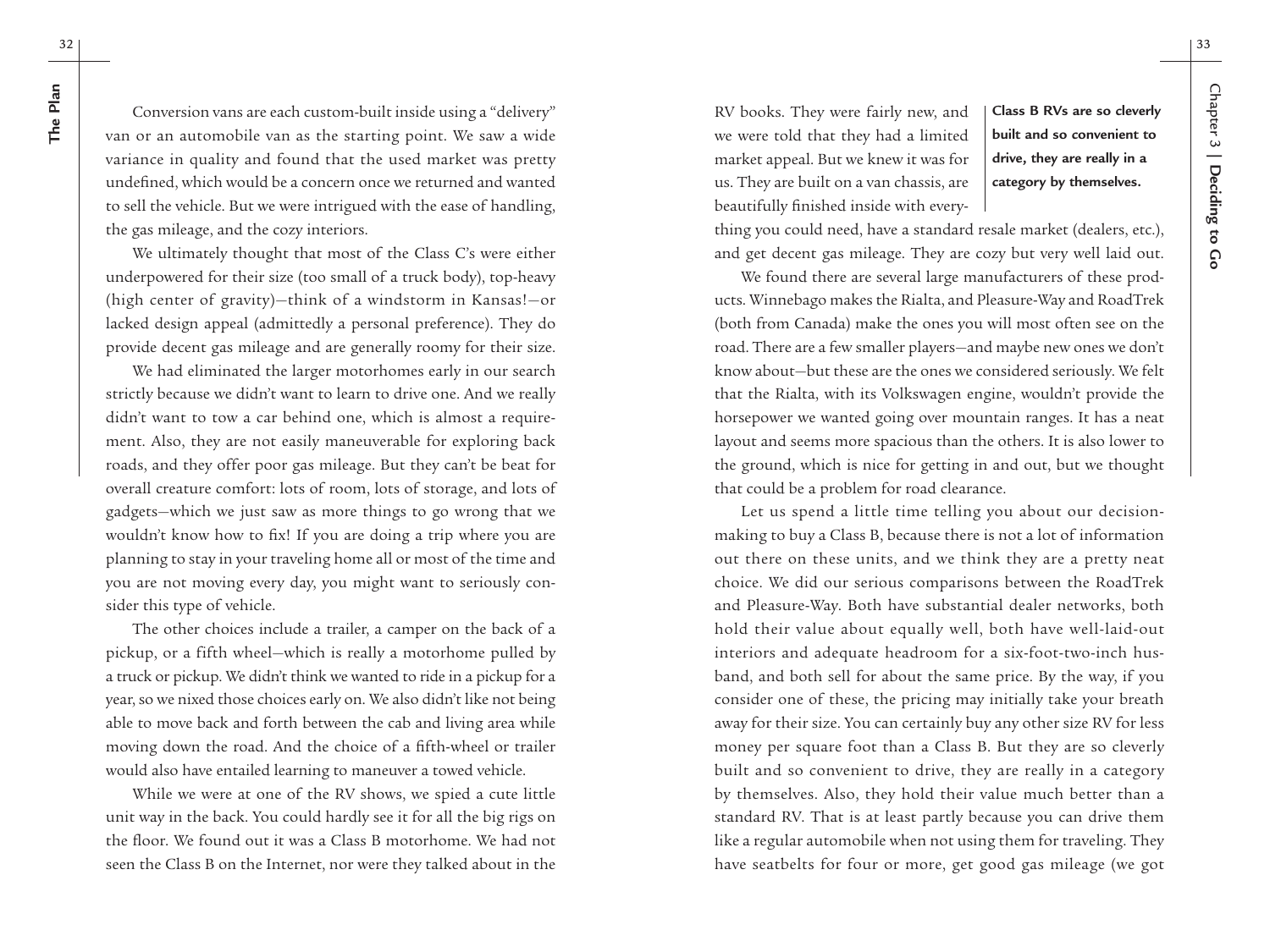about 14 mpg on average over 35,000 miles), and can be parked with relative ease in a standard parking space. They are about the same length as a Suburban—just taller.

So how did we decide between the two? Part serendipity, part research, and part customer referral. We asked everyone we saw with one or the other brand (we often saw them at the grocery, downtown, at Wal-Mart, at sporting events, and so forth) and we found that the Pleasure-Way owners overall seemed more satisfied with their vehicle than RoadTrek owners. The Internet also proved to be fertile ground for reading about people's experiences with one or the other. Just type the brand name in any search engine (such as Google) and you can read for days! The major complaint from the RoadTrek owners seems to be that they lack power. They are built on a smaller engine than the Pleasure-Way. I understand there have been some changes in both brands since we bought ours, so it is worth checking out again. Ours always had plenty of power. As long as we didn't get behind a slow truck, we could whiz over the Rocky Mountains—which we did several times—at highway speed and were always comfortable passing on the highway. We also felt that the Pleasure-Way was laid out better inside—more usable storage, lighter and brighter (we had a white interior), a larger bed area, and a better-laid-out kitchen. Again, a lot of that is personal preference. We went to both dealers and talked to sales and service people. We felt, in our area, that the dealer representing Pleasure-Way was more informed and more interested in the product. We also found the Pleasure-Way dealers around the country to be very helpful and knowledgeable.

The serendipitous part of the decision involved finding an absolutely immaculate, "gently" used Pleasure-Way sitting in the driveway next door to a friend's house—for sale! We were already leaning in that direction, but this "find" sealed the deal for us.

Because Class B's are built on a standard chassis (ours on a powerful Dodge 3500), you can get them serviced at any regular car

dealership. We didn't realize the importance of this until we were on the trip and found that RV dealerships are always booked out well in advance, whereas you can call an auto dealership, tell them you are traveling, and get in the same or the next day**Just a note about service:** *Don't skimp!* **This is not** *just* **your vehicle; this is your home and your special once-in-alifetime trip.**

without fail! Since we didn't plan anything ahead (we never knew where we would be in two weeks in order to call and make an appointment!), that turned out to be a big advantage, because those 3,000-mile oil changes come around pretty often. Call the dealer, go have lunch, and you'll be back on the road! When you travel over 30,000 miles in a year, all the servicing that you would do at home in several years is condensed into one year.

Even our most nerve-wracking experience was resolved without a hitch by a Dodge dealer. We broke a shock—that big heavyduty kind—in Yellowstone Park. We came back to the "Rolling White House"—our van's name—one day and saw something hanging down. "This does not look good," I told Phil. A service station was nearby, and they confirmed it was indeed a broken shock, but they had nothing of that size to replace it with. After determining it was not critical, just serious, we simply drove carefully and enjoyed the rest of our park experience and limped into Billings, Montana, a couple of days later. We called the dealership late on the afternoon we arrived and explained the problem. The dealer did not have a replacement on hand, but he said, "Let me see what I can do and call you back." He truly embodied the spirit of customer service. Near closing time, he called our cell phone and said he had found one and would have it there first thing in the morning: "See you then!"

Just a note about service: *Don't skimp!* This is not *just* your vehicle; this is your home and your special once-in-a-lifetime trip. You do not want to break down. We followed the "heavy-duty" maintenance

**The Plan**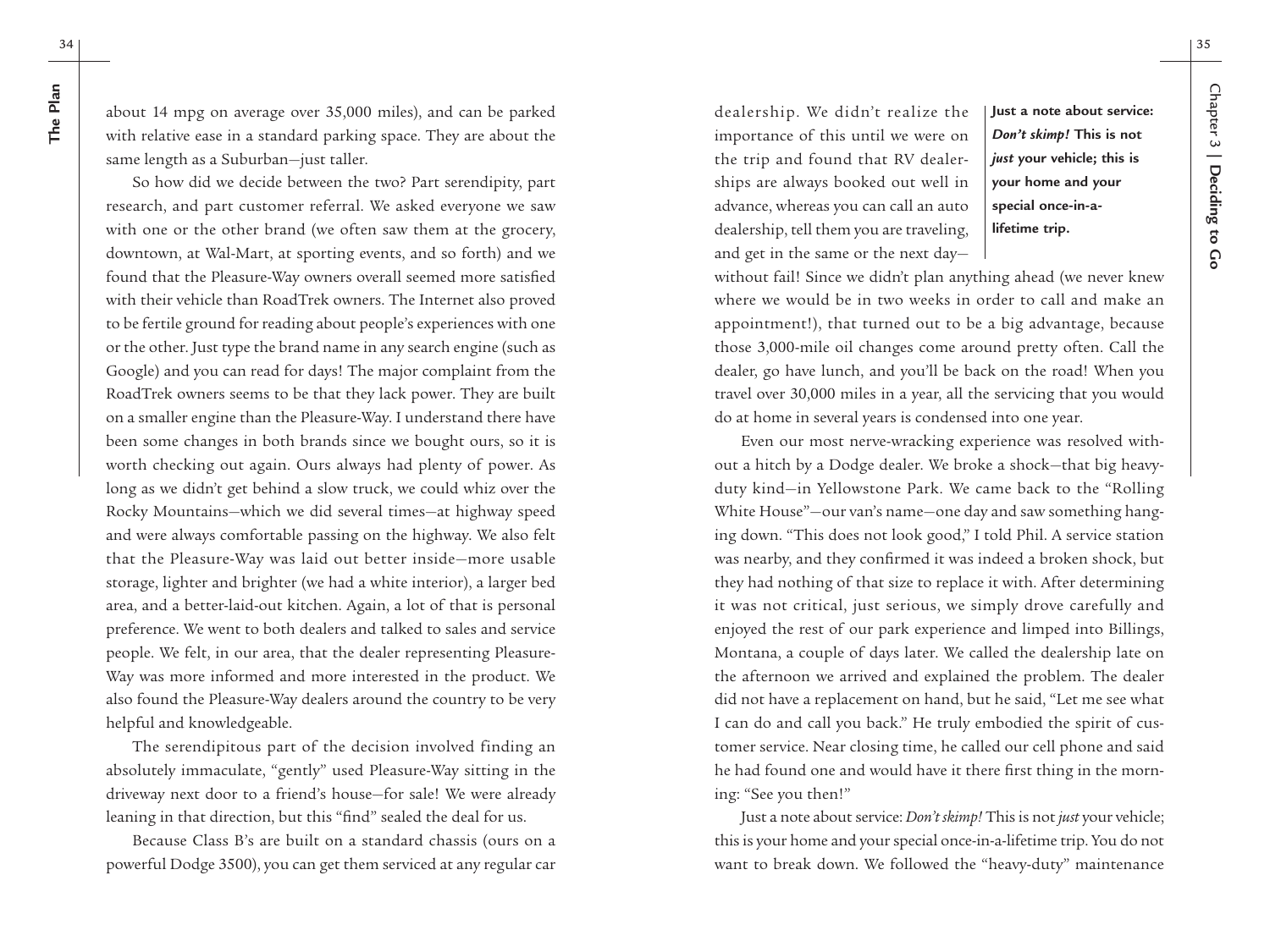schedule and never had a problem the entire year. Remember, our vehicle was not new—which was an even bigger incentive to keep it in tiptop shape. We always found the dealerships to be great. Everyone was interested in what we were doing and treated us royally at every stop. They made helpful suggestions, checked our records for what had been done previously, and generally made sure we went safely on our way each time. Congratulations are in order to the Dodge dealerships, large and small, around the country.

## **Our decision—post mortem**

So would we pick that vehicle again? The answer is absolutely yes, but with one caveat. We loved the small size for handling, parking, gas, adequate storage, and driving. For 95 percent of the time, it was everything we could have needed or wanted. We did, however, find it a little confining in the evenings. Even though the seats both swivel around and there is a table between them, the interior is rather small for two good-sized people to move around in. When we camped and it was nice outside, we could hang out at the picnic table, take a walk, go swimming, have a barbeque, and so on, and it was perfect. But when the conditions were less than ideal, Phil, particularly, got a little claustrophobic inside the unit. This led us to camp less than we had anticipated. Sleeping was not the issue—in fact, he loved having the TV/VCR right at the foot of the bed; it was just the moving around inside during the evening hours. That was our only disappointment, and it may not be a factor for you. Rent one for a week before you buy if you have any concerns in this area.

We did find we used it in some ways that we hadn't originally anticipated and that were really handy. Having a bathroom on board can be a *real* lifesaver. Think of being stuck in the middle of nowhere while the road crew is working. Another fun option is firing up the stove by a beautiful waterfall and having a hot gourmet lunch with last night's leftovers. Easy as pie! Having cold water in the refrigerator at all times is wonderful. How about getting to

your motel late, being tired, and cooking your dinner right in the parking lot in front of your room and eating in your room in your 'jamas? It was a lifesaver more than once.

You may be thinking, "Tired? What's with that? They're on vacation!" Trust us, you will have many tired days; in fact, you will have to take "vacations" from your trip! We know that sounds ridiculous, but as much fun as all of this is, you do have to have some downtime—just like at home.

#### **The novice view of RVs**

Having never driven—or even ridden in—an RV, and neither of us being very mechanical, we were nervous about any decision involving this type of vehicle. We're here to tell you that if we can do it, anyone can do it. Once we got the hang of it, we could set it up in less than fifteen minutes and be having our cocktails!

We read all the material, which was pretty confusing, but then we enlisted a friend with an RV to take us out in ours to practice. We went to a nearby RV park and told them that we wanted to practice. They laughed and let us play around to our heart's content. We hooked everything up, ran some water, turned everything on and off, flushed the toilet, unhooked everything, went to the dump station, saw how that worked, and then went back and did it all again by ourselves while our friend watched. We had it down—kind of. Before we left on our "real trip," we tried a weeklong trip—just to be sure. On that trip we learned a lot more. But there were no horrible disasters, only silly things that made us laugh. Read more about that in Chapter 11.

You just have to think of it like a house. It has a plumbing system, a heating system (actually two), a water system (also two), an electrical system (well, actually three), an air-conditioning system (two), and a septic system. Just like a house! Once you learn the basics, it all makes sense. We had a laminated card with setup and breakdown checklists (see Appendix). We needed this for about

The Plan **The Plan**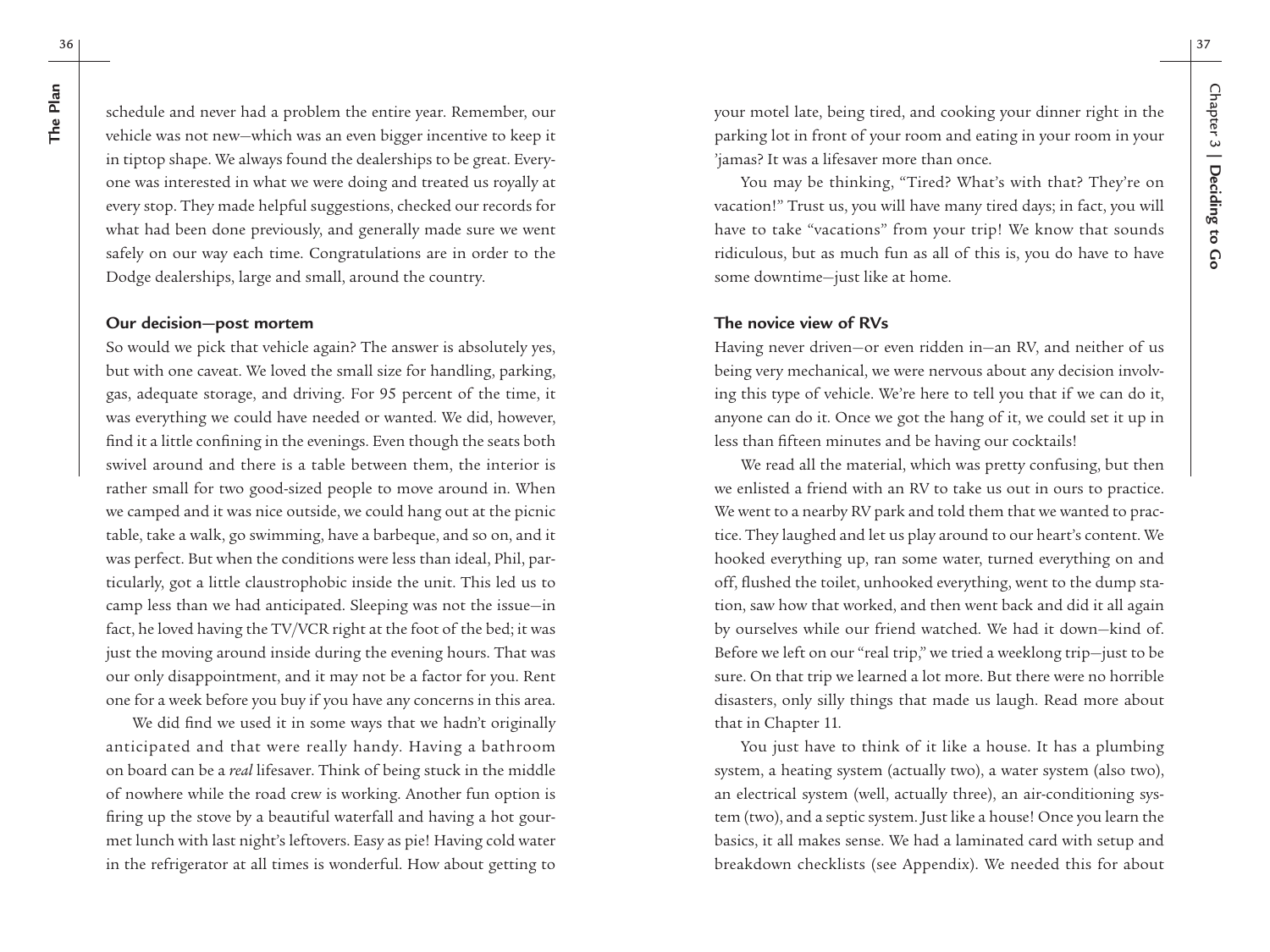three weeks, and then it was all automatic. Also in the Appendix is a chart of the systems. This chart would have made our learning a lot easier! Each manufacturer varies a bit, but this is the general idea. Don't let this fear stop you from buying a "rig" if that is the most appropriate choice for your trip. Just keep your sense of humor and patience handy.

# The great 24/7 "getting along" issue

Speaking of "humor" and "patience," if you don't take those along with you in large doses, you will be heading home in the first month. Guaranteed.

Nothing seems to strike fear into the hearts of couples faster than the idea of being together on a 24/7 basis for even a week, much less a year! This is unequivocally the *most* important issue to face before you decide to go.

Actually liking your spouse (or traveling companion) is probably a prerequisite for attempting to do this. If you can look that other person in the eye and say, "You know, I really do like spending time with you," then keep reading. If not, find a new companion for the trip, or read the rest of this book just for its entertainment value!

We never even gave this a thought as we made up our mind, as we genuinely enjoy each other's company and like to do many of the same things. We just naturally spend a lot of time together, so we really thought nothing of it. However, 24/7 does have its challenges, even for the most "together" of couples.

Support, support, support. If you don't do this and be sensitive to each other's needs, moods, and quirks, you could be really miserable on the road. Think about your current day-to-day relationship. Do you like spending time together even if life doesn't let you do it often? Do you enjoy the same activities? Do you have fun together on vacation? Do you find it relatively easy to help

each other out and plan for things together? If you can answer yes to most of these, then you already have the foundation for a successful year together on the road.

That's not to naively say you will always get along. You will both have **Make exercise a part of your routine. We took a walk almost every day at the end of the day to reflect and to recharge our batteries.**

bad days and good days, but it is really your frame of mind that says, "We are going to support each other through those times, and this too shall pass! We have a lot of fun and interesting times still ahead of us, and we'll have great memories to take home." And if you don't keep a positive outlook, you are surely headed home.

Arranging some space within the space is also helpful. If each person has even just a drawer or shelf that is all theirs, or a time of day when the other one just leaves them alone, then togetherness becomes more inviting.

We'd also put in a plug for exercise. We all know that it is good for us, both mentally and physically, and now you have the time to do it. We found that an hour of yoga—by a beautiful river, near a stream, viewing the mountains—was very calming. We also took a walk almost every day at the end of the day to reflect and to recharge our batteries. Whatever works for you, just make sure it becomes part of your routine. Having that daily bit of structure will go a long ways toward mitigating the "too much togetherness" that we've been discussing. Each of you can do it alone if that works better for you.

So what do you do when those bad days come, when you've just had it "up to here" with the other one and you want to run screaming from the campground? Just separate for a while and go do something individually. It may mean that one of you reads while the other golfs. One of you goes to a museum while the other one goes to a sporting event. You lie out in the sun and send him to get groceries (yeah, right!). Just do something to put distance between the two of you for a day. When we went home at the holidays—six

**The Plan**